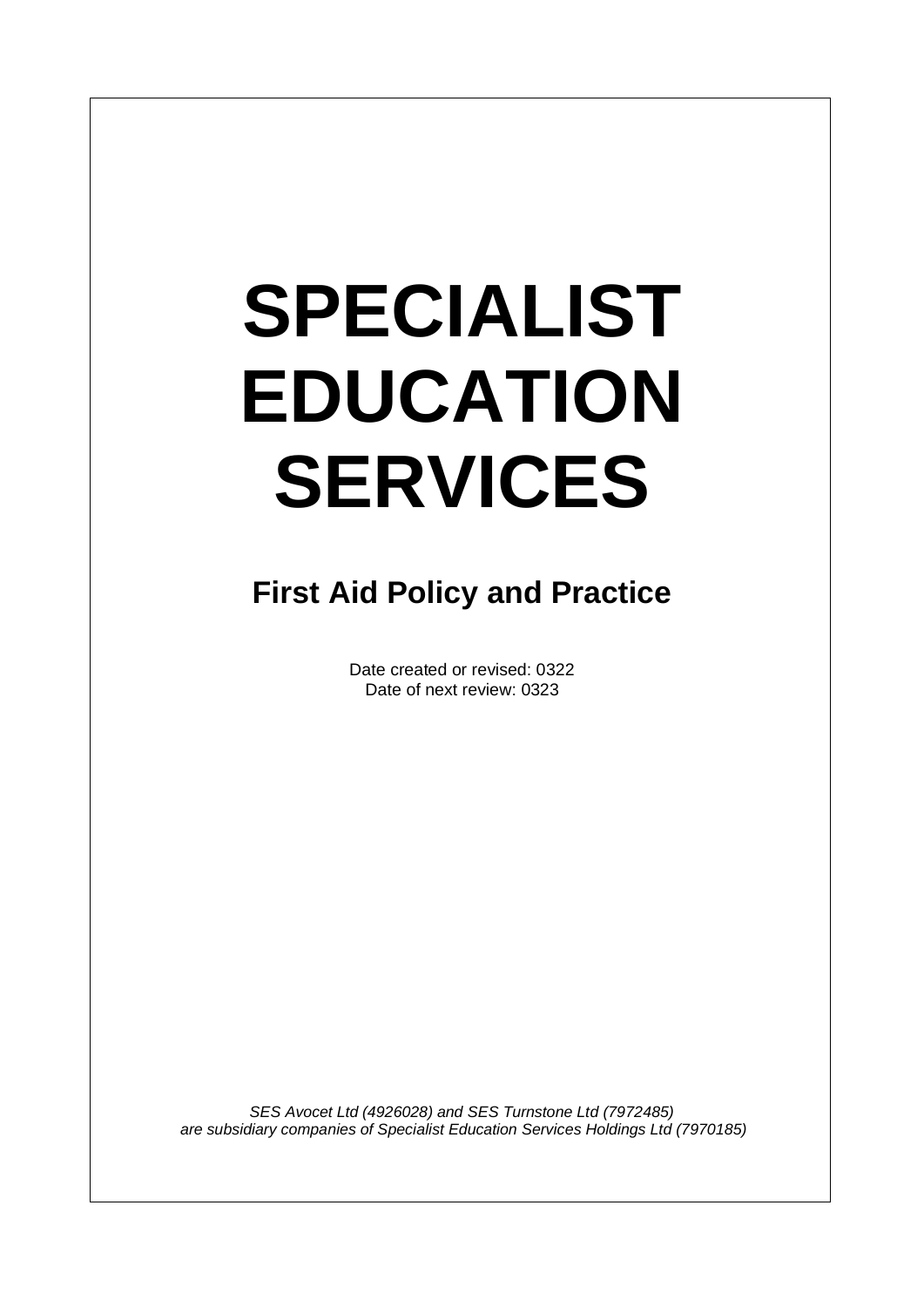#### **CONTENTS**

| $\mathbf 1$    | Introduction                             | $\overline{2}$  |
|----------------|------------------------------------------|-----------------|
| $\overline{2}$ | The Legal Framework                      | $\overline{2}$  |
| 3              | Responsibilities in First Aid within SES | 3               |
| 4              | <b>Provision of First Aid</b>            | 3               |
| 5              | <b>Emergency Procedures</b>              | $\overline{4}$  |
|                | 5.1 Illness or Accident                  | $\overline{4}$  |
| 6              | <b>Automated External Defibrillators</b> | 5               |
| 7              | <b>Administration of Medicines</b>       | $6\phantom{1}6$ |
| 8              | Consent                                  | 6               |
| 9              | <b>Medication File</b>                   | $\overline{7}$  |
| 10             | Control of Infection                     | 7               |
| 11             | Review                                   | 7               |
|                | <b>Appendices: Sample Consent Letter</b> | 8               |

1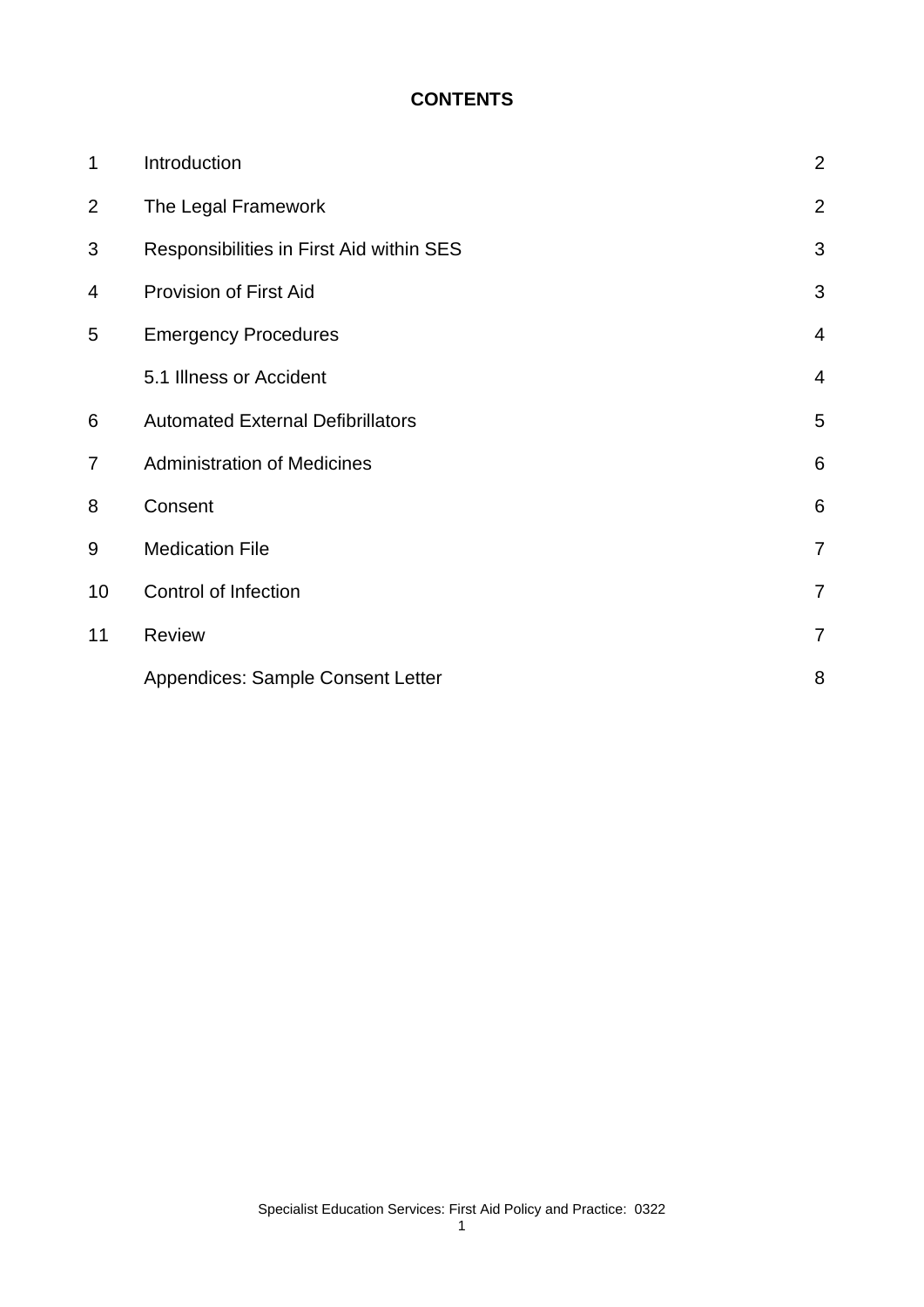### **1 INTRODUCTION**

This document is to provide guidance on the policy and procedures for dealing with First Aid procedures and emergencies. SES recognises the duty of care and legal requirement for First Aid provision in our dual registered Children's Homes and Learning Centres to provide care after an injury or accident until professional medical assistance is available.

The aims of our first aid policy are is to ensure that all reasonably practical steps are taken to secure the health, safety and welfare of all persons using the premises and in particular:

- Ensure that each site has adequate, safe and effective first aid provision for every young person, member of staff and visitor to be well looked after in the event of any illness, accident or injury, no matter how major or minor.
- Ensure that staff and students are aware of the procedures in the event of any illness, accident or injury.
- Ensure that all medicines are appropriately stored.
- Ensure that medicines are only administered when consent has been granted for this.
- Promote effective infection control.

# **2 THE LEGAL FRAMEWORK**

This policy reflects a range of national guidance and legislation in terms of first aid in the work place:

- Health and Safety at Work Etc. Act 1974
- Health and Safety (First Aid) Regulations 1981
- The Management of Health & Safety at Work Regulations 1999 (SI 1999 No.3242)
- The Reporting of Injuries, Disease and Dangerous Occurrences Regulations 2013 (RIDDOR) (S12013 No.1471)
- Care Standard Act 2000
- Residential Special School Minimum Standard 2015
- Children's Homes Regulations 2015
- Independent School Standards 2014

Other SES policy and practice documentation should also be read alongside this document, including:

- Health and Safety Policy and Practice
- Leadership and Management in the Deputy Care Manager's Role
- Educational, Social and Leisure Visits and Activities
- TH Safeguarding and Child Protection
- Positive Management of Behaviour
- Workforce Plan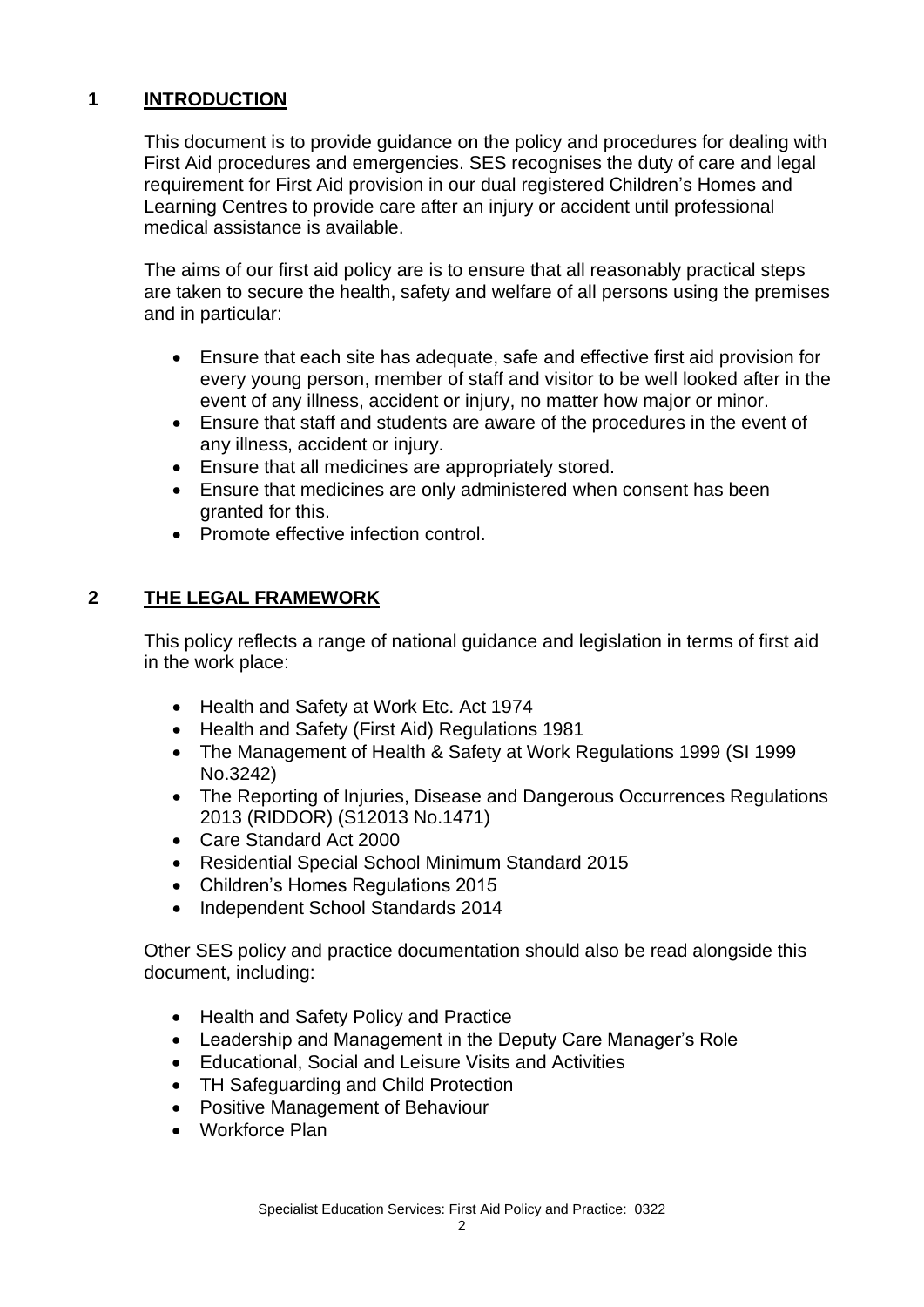## **3 RESPONSIBILITIES IN FIRST AID WITHIN SES**

The SES Principal, in conjunction with the Health and Safety Sub Committee, is responsible for ensuring that:

- There are adequate qualified First Aid trained staff.
- Ensure suitable first aid boxes are kept within nominated areas and are inaccessible to young people and kept safe at all times.
- Ensuring that there are suitable and sufficient facilities and equipment available to administer first aid.
- Ensuring the above provisions are clear and shared with all who may require them
- Appoint a designated person (s) to regulate the stock contained within the various first aid containers and to ensure they retain sufficient stock in reserve to replenish such containers.
- Ensure parents/carers and young people are aware of the arrangements for first aid within each setting.
- Make sure there is at least one qualified first aider at the higher level working on each shift.
- Maintain clear and consistent records of any first aid treatment given.
- In an emergency establish procedures for contacting the young person's parents/ carers and named local authority contact (if appropriate) as soon as possible.
- Establish procedures for routinely reporting all serious or significant incidents which require first aid treatment to parents/carers and named local authority contact (if appropriate).

# **4 PROVISION OF FIRST AID**

First aid is the treatment of minor injuries that happen on the premises that would otherwise receive no treatment or do not require treatment by a medical practitioner. In cases where a person will require help from a medical practitioner, First Aid aims to preserve life and minimise the consequences of injury or illness until such help is obtained.

It is company policy to ensure that all staff have basic First Aid in the Workplace training. Further to this it is our policy to ensure that at least one member of staff on duty at any one time has a full First Aid Qualification. To this end the Deputy Care Managers/Team Leaders (one of whom is always on duty) will fulfil this role.

A basic First Aid in the Workplace course would enable staff to understand the role of the first-aider, including reference to:

- The importance of preventing cross infection;
- The need for recording incidents and actions;
- Use of available equipment;
- Assess the situation and circumstances in order to act safely, promptly and effectively in an emergency;
- Administer first aid to a casualty who is unconscious (including seizure);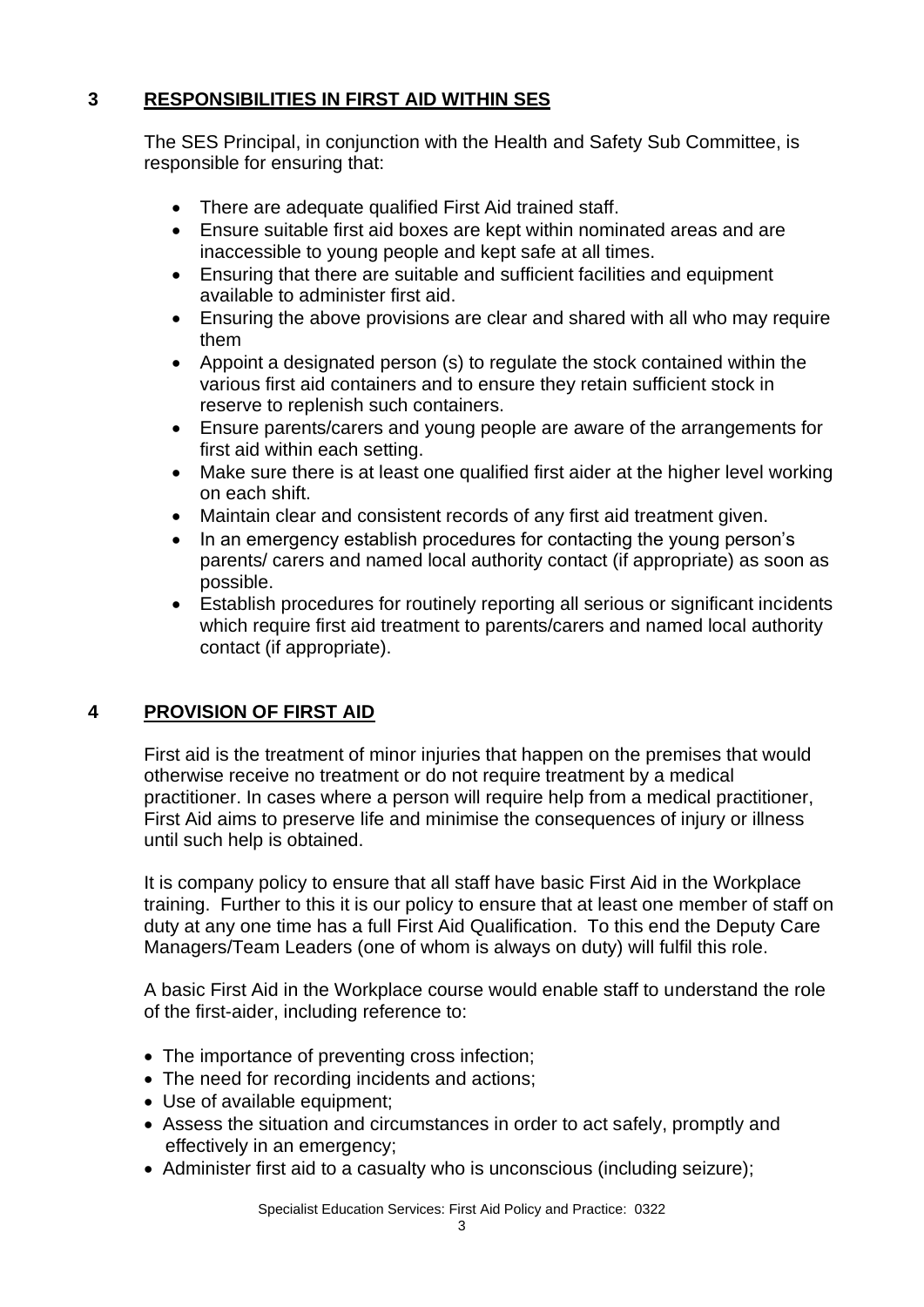- Administer cardiopulmonary resuscitation;
- Administer first aid to a casualty who is choking;
- Administer first aid to a casualty who is wounded and bleeding;
- Administer first aid to a casualty who is suffering from shock:
- Provide appropriate first aid for minor injuries (including small cuts, grazes and bruises, minor burns and scalds, small splinters).

Records of Training will be kept as a central record as well as individually on staff files together with relevant Certificates.

(a) First Aid boxes must contain the following:

ONE guidance card TWENTY assorted individually wrapped sterile adhesive dressings TWO sterile eye pads with attachment SIX individually wrapped triangular bandages SIX safety pins SIX medium sized individually wrapped sterile unmedicated wound dressings TWO large sterile individually wrapped unmedicated wound dressings THREE extra large sterile individually wrapped unmedicated wound dressings

(b) First Aid boxes are to be found in the following locations:

Kitchen House Office Staff Sleeping in Rooms Learning Centre Company Vehicles (where applicable) Portable Boxes for Trips out SES office (Avocet House only)

A named person and a named back up person will be responsible for the systematic checking and replenishment of First Aid boxes.

#### **5 EMERGENCY PROCEDURES**

5.1 ILLNESS OR ACCIDENT

If anyone should become ill or suffer injury as a result of an accident the procedures below should be followed:

- First aid should be given, but only as far as knowledge and skill permit. The patient should be reassured and, only if absolutely necessary, removed from danger.
- If circumstances necessitate then the Deputy Care Manager should be summoned as the 'appointed person' and will take charge of the situation.

Unwell young people will be supported within their own bedroom within the home; the Deputy Care Manager and Head of Education will liaise regarding the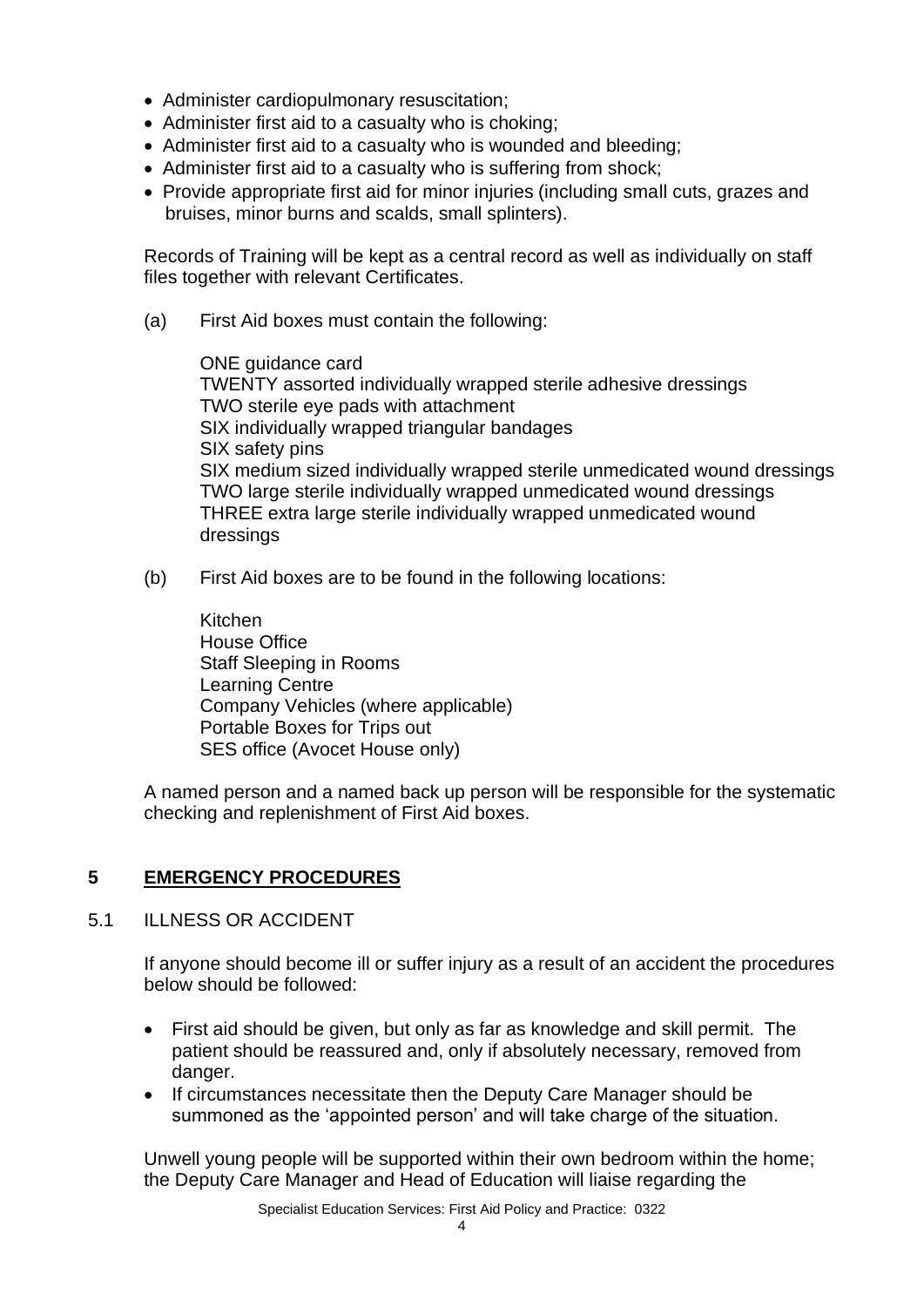arrangements and appoint a designated adult to oversee their care. In the case of a day pupil a spare bedroom within the home will be made available for their sole use.

- (a) Transport to hospital. If an ambulance is required the emergency "999" service should be used. It may be appropriate in cases of a less severe nature to transport a student or staff to a casualty department by a staff member, after considering staffing levels.
- (b) No casualty should be allowed to travel to hospital unaccompanied.
- (c) Reporting Accidents to children and non-employees. Immediately after the incident every case of injury or accident must be fully and accurately reported on the appropriate accident form and, where possible, detailed statements should be obtained from witnesses. Accident forms are to be complete on the Clearcare system. Completed forms should be submitted without delay and the Registered Manager will, where required, investigate the accident. Accident forms are monitored by the SES Principal/Deputy Principal for a second viewing. In the absence of The Registered Manager, accident forms should be passed directly to SES Principal/Deputy Principal. An accident form must be completed for all accidents to children or members of the public, however minor.
- (d) Reporting Accidents to Employees. For employees an accident form must be completed on the Clearcare system; the Registered Manager will be alerted who will, where required, investigate the incident.
- (e) For all accidents where any person is injured causing an absence in excess of seven days, the report must be forwarded immediately to the SES Principal/Deputy Principal who is statutorily required to forward details to the Health and Safety Executive (HSE) within fifteen days. For serious injuries reports must be made immediately online to the HSE without delay. These are the requirements of the Reporting of Injuries, Diseases and Dangerous Occurrences Regulations (RIDDOR).

Nothing in this policy will affect the ability of any person to contact the emergency services in the event of a medical emergency. For the avoidance of doubt, staff should dial 999 in the event of a medical emergency before implementing the terms of this policy and make clear arrangements for liaison with ambulance services on the site.

#### **6 AUTOMATED EXTERNAL DEFIBRILLATORS**

Both Avocet House and Turnstone House have an AED on the premises. At Avocet House this is at the top of the basement stairs; at Turnstone House this is in the COSHH cupboard in the main house. Both are accessible with the master key, ensuring they are readily available to the staff team..

All staff are trained in their use as part of the Emergency First Aid at Work course.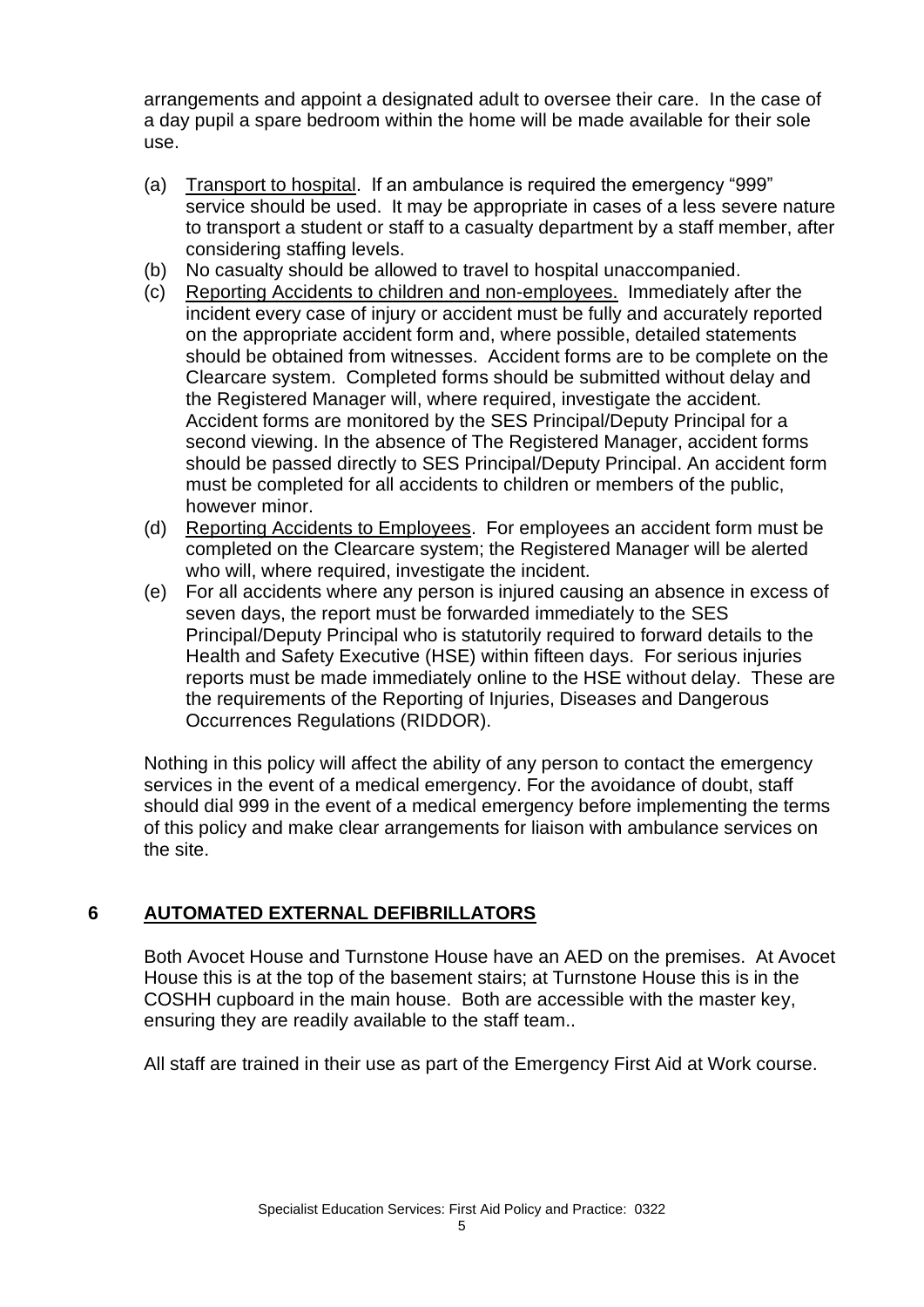#### **7 ADMINISTRATION OF MEDICINES**

*Full details of the Administration of Medicines are contained in the SES Health and Safety Policy, Section 27.*

Children at both establishments register with the local GP practice at Chet Valley, Medical Practice, Loddon.

- It is the responsibility of the duty DCM to administer prescribed medication and homely remedies, this may be in relation to:
- cases of chronic illness or long-term complaints, such as asthma, ADHD, diabetes or epilepsy.
- cases where children are suffering from a short-term illness and are receiving a course of prescribed medication such as antibiotics.

Following a period of illness, the duty DCM in liaison with the child's GP will decide whether or not the child is fit to return to the Learning Centre and take part in general activities.

In circumstances when pupils suffer headaches or toothache, the duty DCM may provide analgesic in accordance with prescribed medication or homely remedies list.

Tablets, which will be standard paracetamol for children aged 12 and over, or preparations of paracetamol designed specifically for children under 12, will be kept in a secure place. Paracetamol tablets are kept locked away in the medical cabinet and are included in the weekly medication count. Paracetamol MUST NOT BE KEPT IN FIRST AID BOXES

On no account will aspirin, or preparations containing aspirin, be given to children. This is particularly important where children under 12 years of age are concerned.

#### **8 CONSENT**

Within the admission procedure there is an indemnity, letter of consent for parents/carers and placement authorities to allow for the administration of medication and prescribed medication. (Please refer to the end of this document for a sample format).

If the parents refuse to sign an indemnity, the SES Principal will make it clear to the parents (in writing) that they are acting in loco parentis and that the staff are therefore entitled and obliged, in an emergency, to take whatever action they think best in the light of the facts known to them at that time.

The admission procedures cover areas of parental/carers consent for medical treatment. This includes possible emergency treatment when the parents/carers may not be contactable.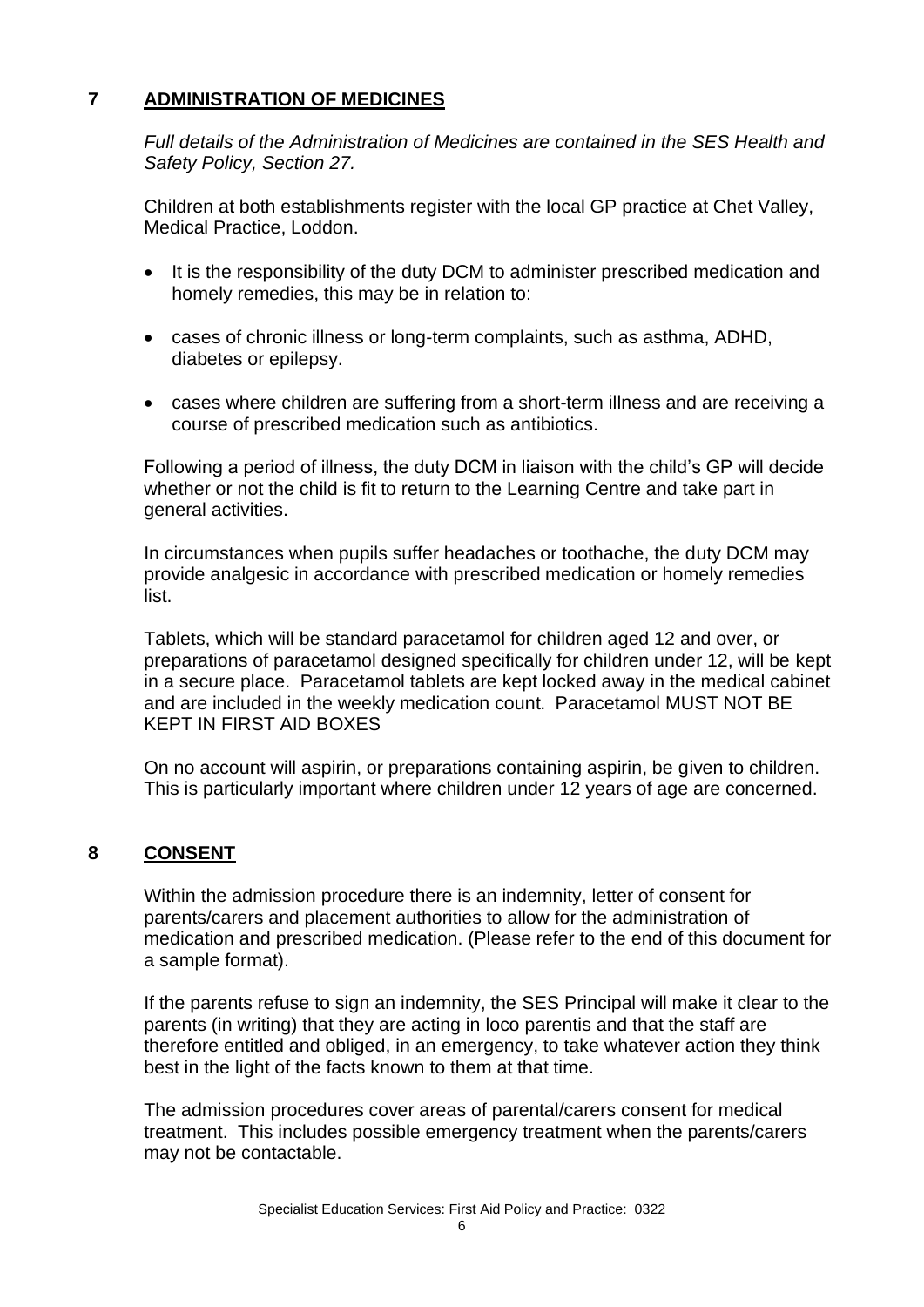Parents/carers who belong to religious bodies that reject medical treatment should make their views and wishes known to the Principal so that the implications of their beliefs can be discussed and, if possible, accommodated. The channels of healing desired by the parent may not be available and it is a proper and responsible decision for the Registered Manager and or SES Principal, acting in loco parentis, to have recourse to ordinary medical treatment if the circumstances make it absolutely necessary.

## **9 MEDICATION FILE**

*Full details on the medication file are within the Administration of Medicines Policy Statement in the SES Health and Safety Policy and Practice document*

#### Personal Medication Record

This is the front sheet of each young person's section in the medication folder. It includes;

- Details of doctor, dentist and optician, NHS number.
- Details of any allergies and operations.
- Details of medication, past and present.
- Major illnesses and vaccinations.

#### Homely Remedy Cards

Filed by name of young person, when giving a remedy:

- check the remedy is on the permitted remedies list
- administer as for medication detailed above
- complete Homely Remedies Card with date, remedy, dose, reason and signature

#### **10 CONTROL OF INFECTION**

Extensive guidance on the control of infection is contained within the Health and Safety Policy, Section 21.

#### **11 REVIEW**

A review of this First Aid policy will take place within one year of its renewal date.